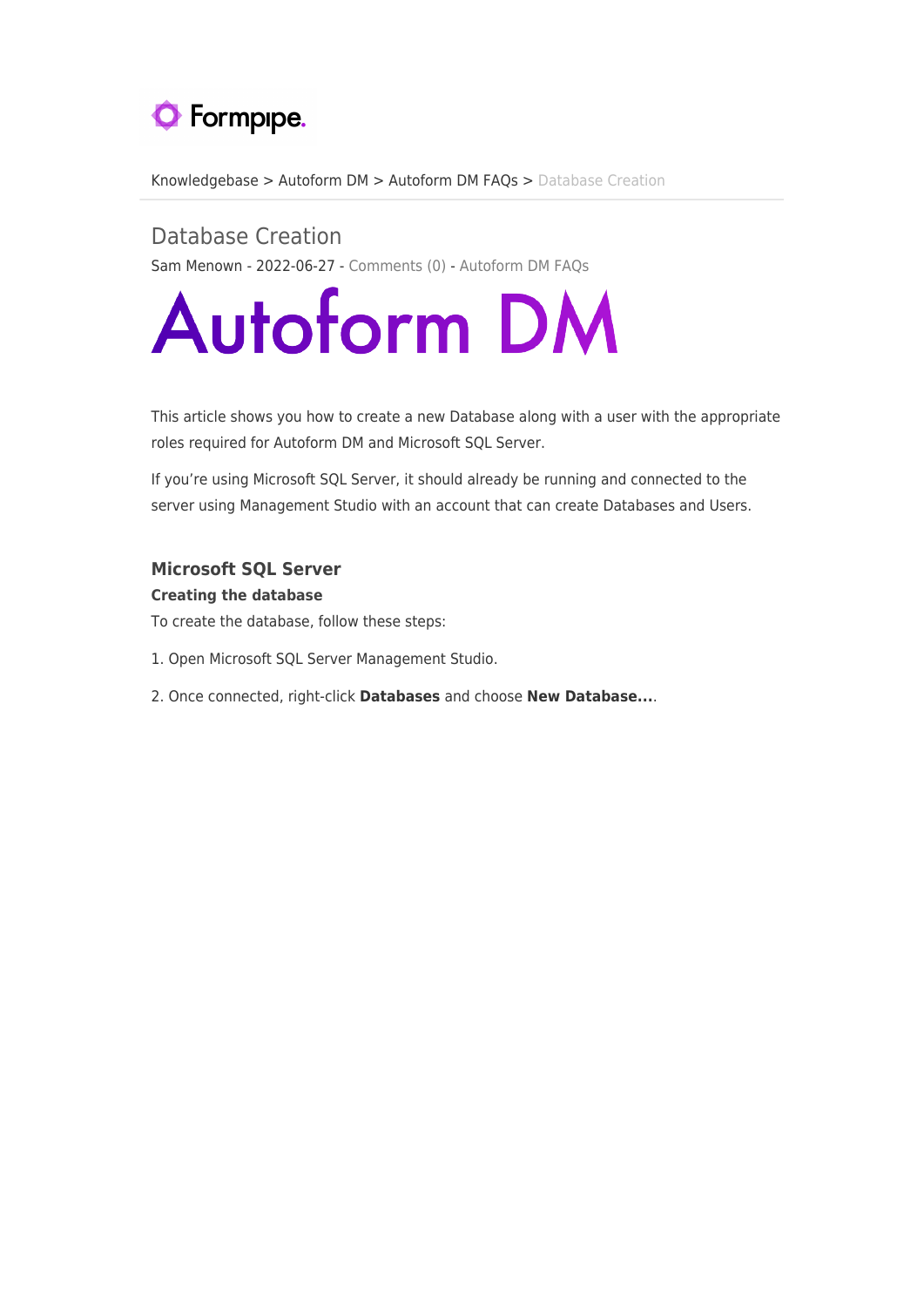

3. Give the database a name, the default is AFPDM for Autoform DM server Installation.

#### **Creating an account**

- 1. Open **Security** and navigate to the **Logins** folder.
- 2. Right-click **Logins** and select **New Login…**.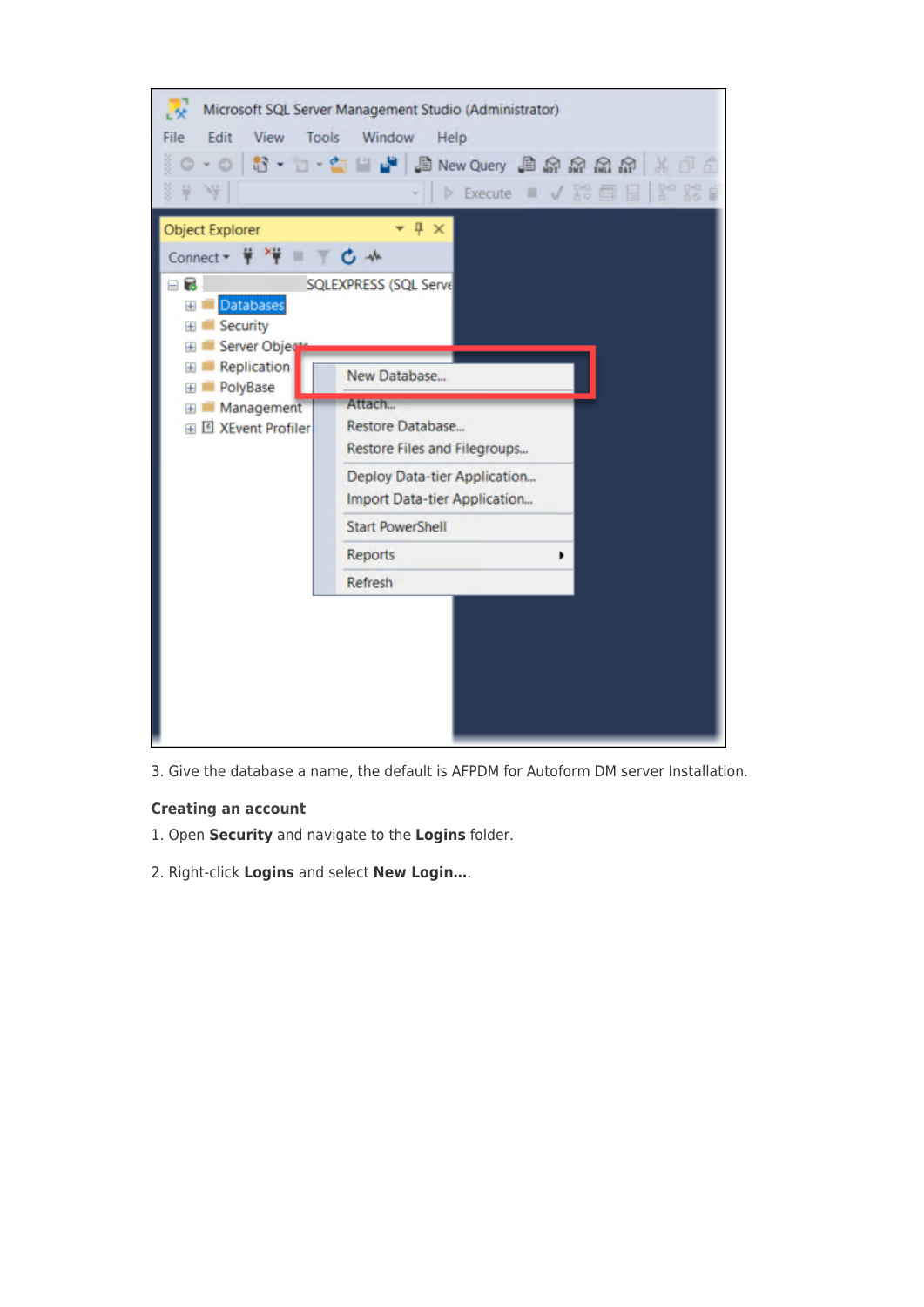

3. Click the **General** page

#### **General page**

Here you should configure the account to use SQL Server authentication. The values assumed by default during installation are:

**Login name:** pdm

**SQL Server authentication:** Select the checkbox

**Password:** pdm

**Default database:** AFPDM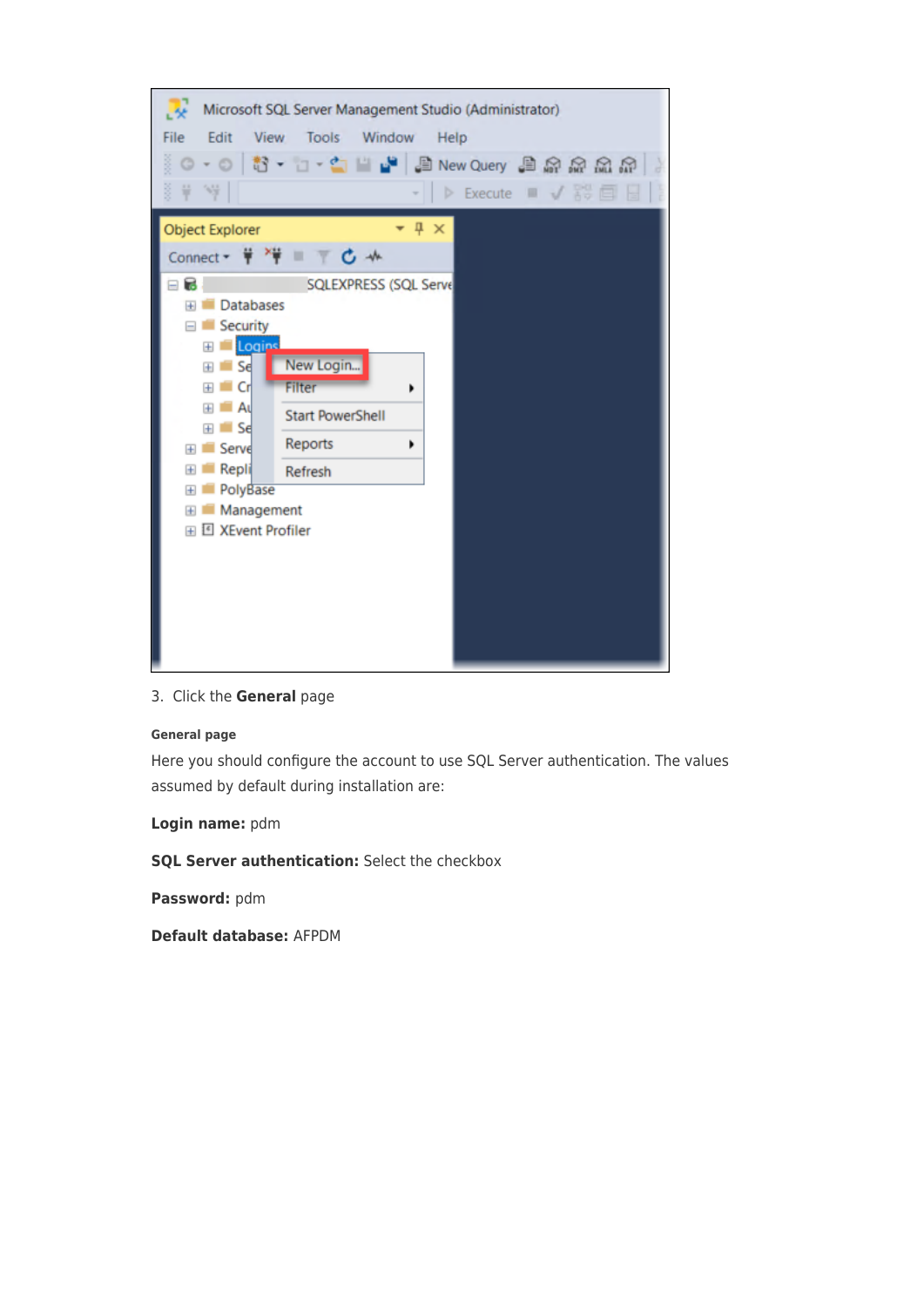| Login - New                                                                                     |                                                                                                                                                                                                                                                                                                                                            |                               |          |                              | $\Box$         | X |  |
|-------------------------------------------------------------------------------------------------|--------------------------------------------------------------------------------------------------------------------------------------------------------------------------------------------------------------------------------------------------------------------------------------------------------------------------------------------|-------------------------------|----------|------------------------------|----------------|---|--|
| Select a page<br>$E$ General                                                                    | $\square$ Script $\blacktriangleright$ $\bigodot$ Help                                                                                                                                                                                                                                                                                     |                               |          |                              |                |   |  |
| Server Roles<br><b>ይ</b> User Mapping<br>$\blacktriangleright$ Securables<br>$\triangle$ Status | Login name:<br>Windows authentication<br><b>SQL Server authentication</b><br>Password:<br>Confirm password:<br>Specify old password<br>Old password:<br>Enforce password policy<br>Enforce password expiration<br>User must change password at next login<br>Mapped to certificate<br>Mapped to asymmetric key<br><b>Map to Credential</b> | pdm                           |          | $\checkmark$                 | Search.<br>Add |   |  |
| <b>Connection</b>                                                                               | <b>Mapped Credentials</b>                                                                                                                                                                                                                                                                                                                  | Credential                    | Provider |                              |                |   |  |
| Server:<br><b>SQLEXPRESS</b><br>Connection:<br><b>View connection properties</b>                |                                                                                                                                                                                                                                                                                                                                            |                               |          |                              |                |   |  |
| <b>Progress</b>                                                                                 |                                                                                                                                                                                                                                                                                                                                            |                               |          |                              | Remove         |   |  |
| Ready                                                                                           | Default database:<br>Default language:                                                                                                                                                                                                                                                                                                     | master<br><default></default> |          | $\checkmark$<br>$\checkmark$ |                |   |  |
|                                                                                                 |                                                                                                                                                                                                                                                                                                                                            |                               |          | OK                           | Cancel         |   |  |

# **Server Roles**

Click the **Server Roles** page and select the **public** checkbox.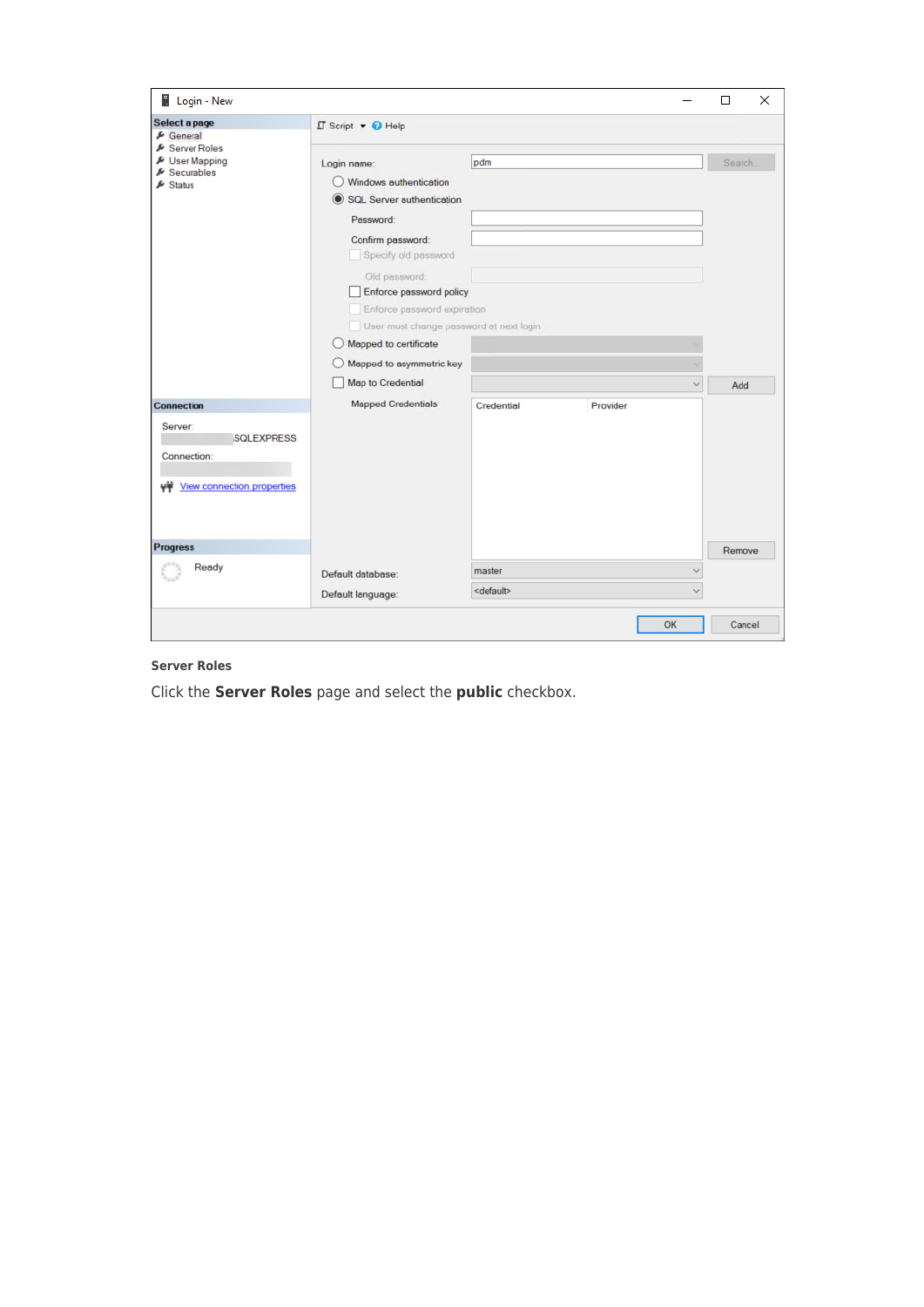| Login - New                                                                                          |                                                                                                                                |           | $\Box$ | $\times$ |
|------------------------------------------------------------------------------------------------------|--------------------------------------------------------------------------------------------------------------------------------|-----------|--------|----------|
| Select a page<br>General                                                                             | $\Box$ Script $\rightarrow$ $\bigodot$ Help                                                                                    |           |        |          |
| Server Roles<br>User Mapping<br>Securables<br>$\mathcal{L}$ Status                                   | Server role is used to grant server-wide security privileges to a user.<br>Server roles:                                       |           |        |          |
|                                                                                                      | bulkadmin<br>dbcreator<br>diskadmin<br>processadmin<br>$\vee$ public<br>securityadmin<br>serveradmin<br>setupadmin<br>sysadmin |           |        |          |
| <b>Connection</b>                                                                                    |                                                                                                                                |           |        |          |
| Server:<br><b>SQLEXPRESS</b><br>Connection:<br><b>CARD COMMIT</b><br>with View connection properties |                                                                                                                                |           |        |          |
| <b>Progress</b>                                                                                      |                                                                                                                                |           |        |          |
| Ready                                                                                                |                                                                                                                                |           |        |          |
|                                                                                                      |                                                                                                                                | <b>OK</b> | Cancel |          |

#### **User Mapping**

1. Select the **User Mapping** page and ensure the **AFPDM** checkbox is selected.

For new installations and upgrades, ensure the following checkboxes are selected:

**db\_ddladmin**, (so tables can be created/changed)

# **db\_datareader**

#### **db\_datawrite**r

Otherwise (or after an installation/upgrade is completed) only the **db\_datareader** and **db\_datawrite**r checkboxes should be selected.

2. Click **OK** to create the user.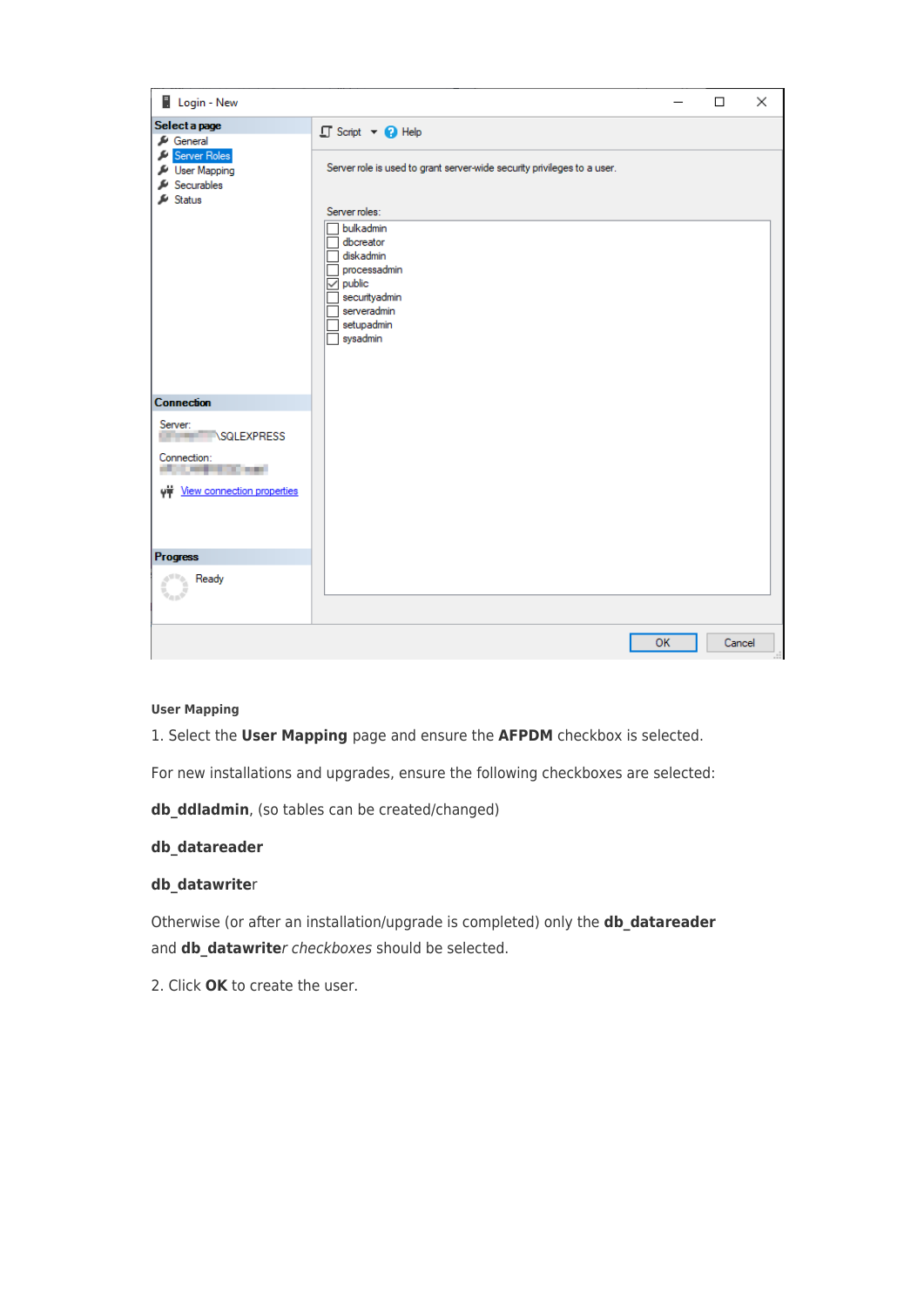| Login Properties - pdm                                                                                    |                               |                                                                                                                                                      |             |   |                       | $\Box$ | $\times$ |
|-----------------------------------------------------------------------------------------------------------|-------------------------------|------------------------------------------------------------------------------------------------------------------------------------------------------|-------------|---|-----------------------|--------|----------|
| Select a page<br>General                                                                                  |                               | $\Box$ Script $\blacktriangleright$ $\Box$ Help                                                                                                      |             |   |                       |        |          |
| Server Roles<br>User Mapping<br>Securables<br>$\mathcal{L}$ Status                                        | Map<br>☑                      | Users mapped to this login:<br>Database<br><b>AFPDM</b><br>master<br>model<br>msdb<br>tempdb                                                         | User<br>pdm | ß | Default Schema<br>dbo |        | .        |
| <b>Connection</b><br>Server:                                                                              |                               | Guest account enabled for: AFPDM                                                                                                                     |             |   |                       |        |          |
| <b>THE SQLEXPRESS</b><br>Connection:<br>. .<br>. .<br><b>STATISTICS</b><br>m<br>www.connection.properties | $\checkmark$<br>db_datawriter | Database role membership for: AFPDM<br>db_accessadmin<br>db_backupoperator<br>db datareader<br>db_ddladmin<br>db denydatareader<br>db_denydatawriter |             |   |                       |        |          |
| <b>Progress</b><br>Ready                                                                                  | db_owner<br>$\sqrt{}$ public  | db_securityadmin                                                                                                                                     |             |   |                       |        |          |
|                                                                                                           |                               |                                                                                                                                                      |             |   | <b>OK</b>             | Cancel |          |

# **Check User Roles**

The final stage is to check that the database has been created correctly. Follow these steps:

1. Navigate to the database in Server Management Studio, open **Security** then click **Users**.

There should now be a 'pdm' user in the users for this database.

2. Right-click on this user and select **Properties** in the context menu.